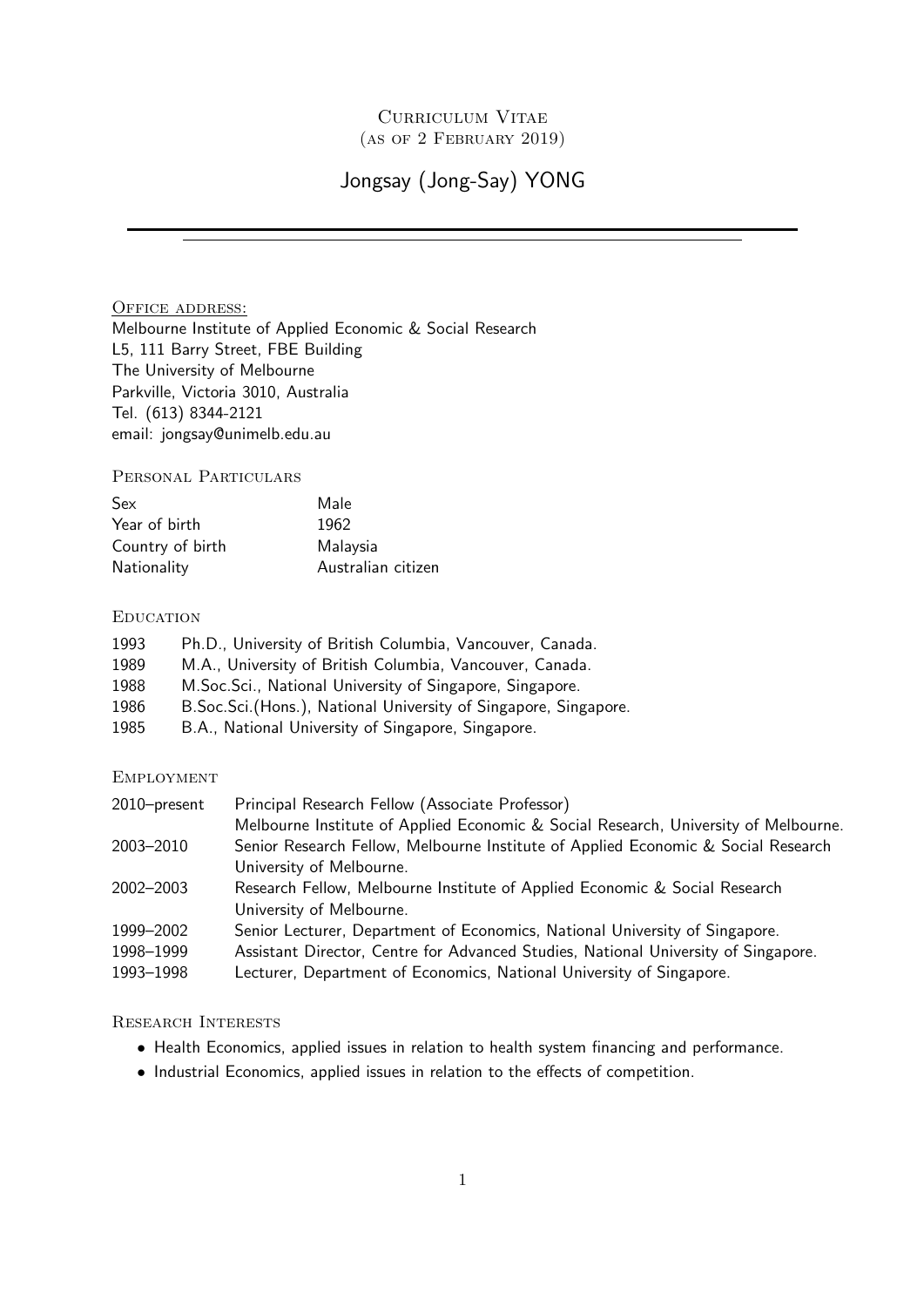#### Research Funding

### Competitive External Grants

- (1). "Disinvestment in low value healthcare following a diagnosis of undifferentiated chest pain," HCF Research Foundation, funding amount A\$236,000 over two years (2019-20). Principal Investigator: T Briffa; co-investigators: G Hillis, J Rankin, P Stobie, C Schultz, F Sanfilippo, I Li, J Yong
- (2). "Competition in medical labour markets," ARC Discovery Project grant DP150100357, funding amount A\$387,100 over four years (2015–2018). Chief Investigators: A Scott, J Yong, P Sivey, H Gravelle, D Byrne.
- (3). "The effect of competition and doctor heterogeneity on prices charged by doctors," ARC Discovery Project grant DP110102863, funding amount A\$248,258 over three years (2011– 13). Chief Investigators: A Scott, J Yong, HC Britt and H Gravelle.
- (4). "Measuring, Assessing and Explaining Hospital Performance," NHMRC Partnership Project grant (Grant ID: 567217) , funding amount A\$1 million over five years (2010–15). Partner organisation: Victoria Department of Human Services. Chief Investigators: A Scott, J Yong and V Sundararajan.
- (5). "Effects of Private Health Insurance on Health Care Usage and Health Outcomes in Australia," ARC Discovery Project grant DP0880429, funding amount A\$107,829 over three years (2008– 11). Chief Investigators: J Yong, A Palangkaraya and JW Freebairn.
- (6). "Australia-Japan Business Survey 2008," Australia-Japan Foundation Research Grant, funding amount A\$97,900 for one year (2008–09). Chief Investigators: J Yong, EM Webster, T Harcourt and A Leahy.
- (7). "Uncertainty and the success of innovation," ARC Linkage Project Grant LP0667467, funding amount A\$455,000 over three years (2006–09). Linkage partner: IP Australia. Chief Investigators: EM Webster, J Yong, P Jensen, A Palangkaraya and K Collins.
- (8). "Measuring hospital performance: Outputs, quality of care, competition and efficiency," ARC Linkage Project Grant LP0455325, funding amount A\$390,000 over three years (2004–07). Linkage partner: Victorian Department of Human Services. Chief Investigators: J Yong, EM Webster, WE Griffiths, DE Bosworth, and P Rosendale.
- (9). "The Evolution of Australian Enterprises, 1990 to 2007: An Empirical Analysis of the Relationship Between Turbulence Among Firms, Productivity, Growth and Exports," ARC Linkage Project Grant LP0348635, funding amount A\$405,000 over three years (2003–06). Linkage partners: Australian Bureau of Statistics, Productivity Commission, IBISWorld, Victorian Department of Treasury and Finance, Austrade. Chief Investigators: EM Webster, TR Fry, J Yong, MJ Klee, and T Harcourt.

## Other Research Grants

(1). "An investigation of the appropriate and inappropriate use of coronary angiography for coronary artery disease," FBE/MDHS Collaboration Seed Funding 2015, funding amount A\$9,000 for one year (2015–16). Chief Investigators: J Yong and V Sundararajan.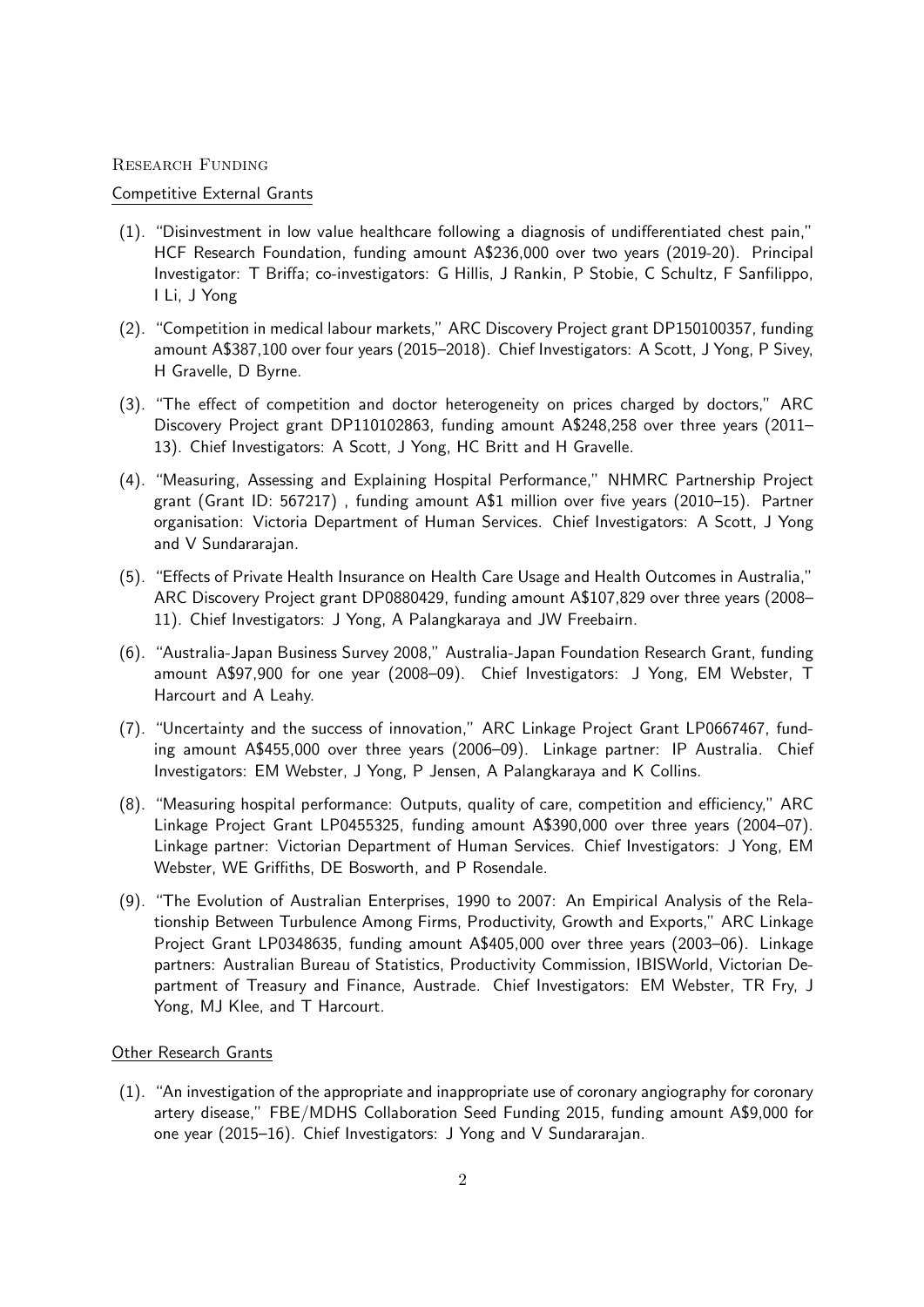- (2). "Does private health insurance improve health in Australia," Melbourne Research Development Grant Scheme (University of Melbourne), funding amount A\$20,000 for one year (2006–07). Chief Investigators: J Yong and JW Freebairn.
- (3). "The impact of supplemental health insurance on health outcomes: Evidence from Australia," University of Melbourne Faculty of Economics and Commerce Research Grant, funding amount A\$10,000 for one year (2005–06). Chief Investigators: J Yong and A Palangkaraya.
- (4). "On the equity of subsidizing private health insurance: Profiling households using National Health Survey data," University of Melbourne Faculty of Economics and Commerce Research Grant, funding amount A\$15,000 for one year (2004–05). Chief Investigators: J Yong and EW Webster.
- (5). "A Research Program on Health Economics," University of Melbourne Faculty of Economics and Commerce Seeding Grant, funding amount A\$100,000 over two years (2004–06), funding was to develop a health economics research program at the Melbourne Institute. Researchers: J Yong, JW Freebairn, P Jensen, S King, A Palangkaraya, and EM Webster.
- (6). "Airline alliances: cost saving or competition reducing?" National University of Singapore Faculty of Arts and Social Sciences Research Grant, funding amount S\$33,200 over two years (2001–02). Chief Investigators: J Yong and M Goh.
- (7). "Evaluating auction mechanisms in the siting of environmentally obnoxious facilities using experiments," National University of Singapore Faculty of Arts and Social Sciences Research Grant, funding amount S\$21,700 over two years (2001–02). Chief Investigators: J Yong and E Quah.

Research In Progress

- (1). "Cream skimming: Theory and evidence from hospital transfers and capacity utilization" (with Ou Yang, Marc K Chan, Terence C Cheng).
- (2). "Does socio-economic status affect hospital utilization and adverse outcomes of chronic disease patients?" (with Ou Yang)
- (3). "Socio-economic status and capacity rationing on the use of invasive coronary angiography procedures in two types of acute myocardial infarctions." (with Vijaya Sundararajan, Anthony Scott).
- (4). "Competition in aged care," (with Ou Yang)

Recent Conference and Invited Presentations

- (1). "Does Socio-economic Status Affect Hospital Utilization and Adverse Outcomes of Chronic Disease Patients?" 40th Annual Australian Health Economics Society Conference, Hobart, Tasmania, 25–26 September 2018.
- $(2)$ . "Use and misuse of coronary angiography: Institutions and incentives," 12th European Conference on Health Economics, Maastricht, The Netherlands, 11–14 July 2018.
- (3). "Do Rural Incentives Payments Affect Entries and Exits of General Practitioners?" WATCHE Workshop, Curtin University, Western Australia 18 April 2018.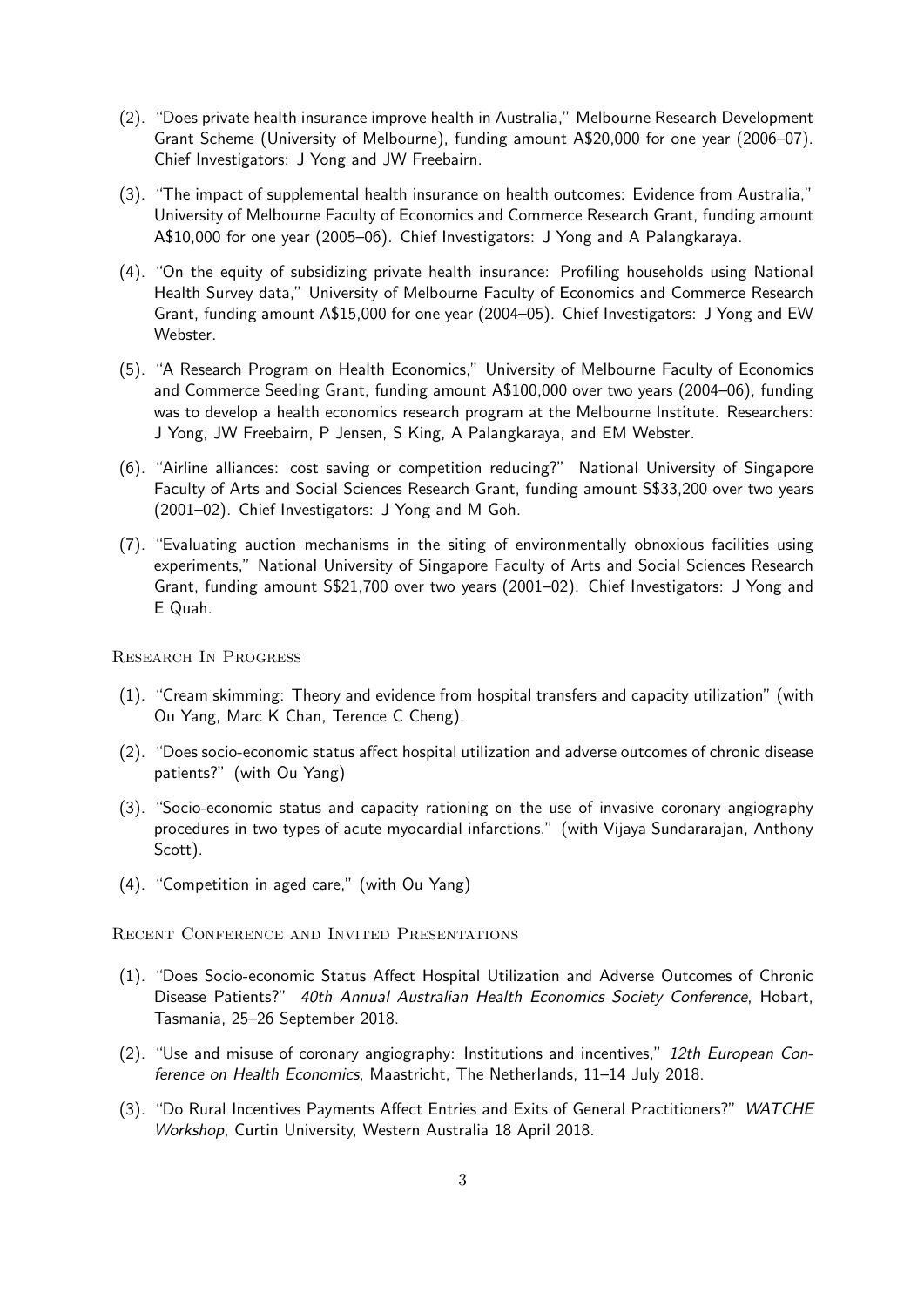- (4). "Use and misuse of coronary angiography: Institutions and incentives," Invited seminar presentation, University of Western Australia School of Population and Global Health, 17 April, 2018.
- (5). "Healthcare productivity and quality," CEPA International Workshop on Performance Analysis: Theory and Practice, invited presentation, University of Queensland, 2–3 November 2017.
- (6). "Do Rural Incentives Payments Affect Entries and Exits of General Practitioners?" paper presented at 39th Annual Australian Health Economics Society Conference, Sydney, 21–22 September 2017.
- (7). "Utilization of Coronary Angiography For Acute Myocardial Infraction And Stable Ischaemic Heart Disease: Use, Abuse Or Underuse?" Singapore Economic Review Conference, Singapore, 2-4 Aug 2017.

## CONSULTANCY PROJECTS

- 2018 "Analysis of Relationship Between Health and Socioeconomic Status to Inform Development of Loadings and Risk-adjustment Approaches for Current and Future Funding Models," commissioned by the Victorian Department of Health and Human Services (with Ou Yang).
- 2017 (a) "Review of Risk Adjustment Methodology for the Pricing and Funding of Hospital Acquired Complications," commissioned by the Independent Hospital Pricing Authority, (with Anthony Scott).
	- (b) "Risk adjustment for selected indicators for nine procedures," commissioned by Medibank Private, (with Jinhu Li and Anthony Scott).
- 2016 "Risk Adjustment of Rates of Hospital Acquired Complications," commissioned by the Independent Hospital Pricing Authority, (with Anthony Scott).
- 2014–15 "Evaluating the impact of the implementation of National Activity Based Funding for public hospital services," commissioned by the Independent Hospital Pricing Authority, (with A Scott, M Abernethy, J Braithwaite, T Jackson, and in collaboration with KPMG).
- 2014 "Recent trends and determinants of medical staff earnings in Victorian health services," commissioned by the Victorian Department of Health, (with Anthony Scott, Miao Liu and Terence Cheng).
- 2013–14 "Update on the Econometric Model of Professional-entry Student Clinical Placement Capacity in Public Health Settings," follow-up research commissioned by the Victorian Department of Health, (with Jinhu Li and Wenda Yan).
- 2012 "Analysis of factors influencing clinical placement capacity in health settings," commissioned by the Victorian Department of Health, (with Anthony Scott, Jinhu Li and Wenda Yan).
- 2010 "Economic evaluation of new and amended workforce configurations," commissioned by the Victorian Department of Health, (with A Scott, D Rathgeber, C Smeaton and P Brooks).
- 2008 "The effect of raising the Australian statutory inventive step on the Australian global production system," commissioned by IP Australia, (with P Jensen, A Palangkaraya and EM Webster).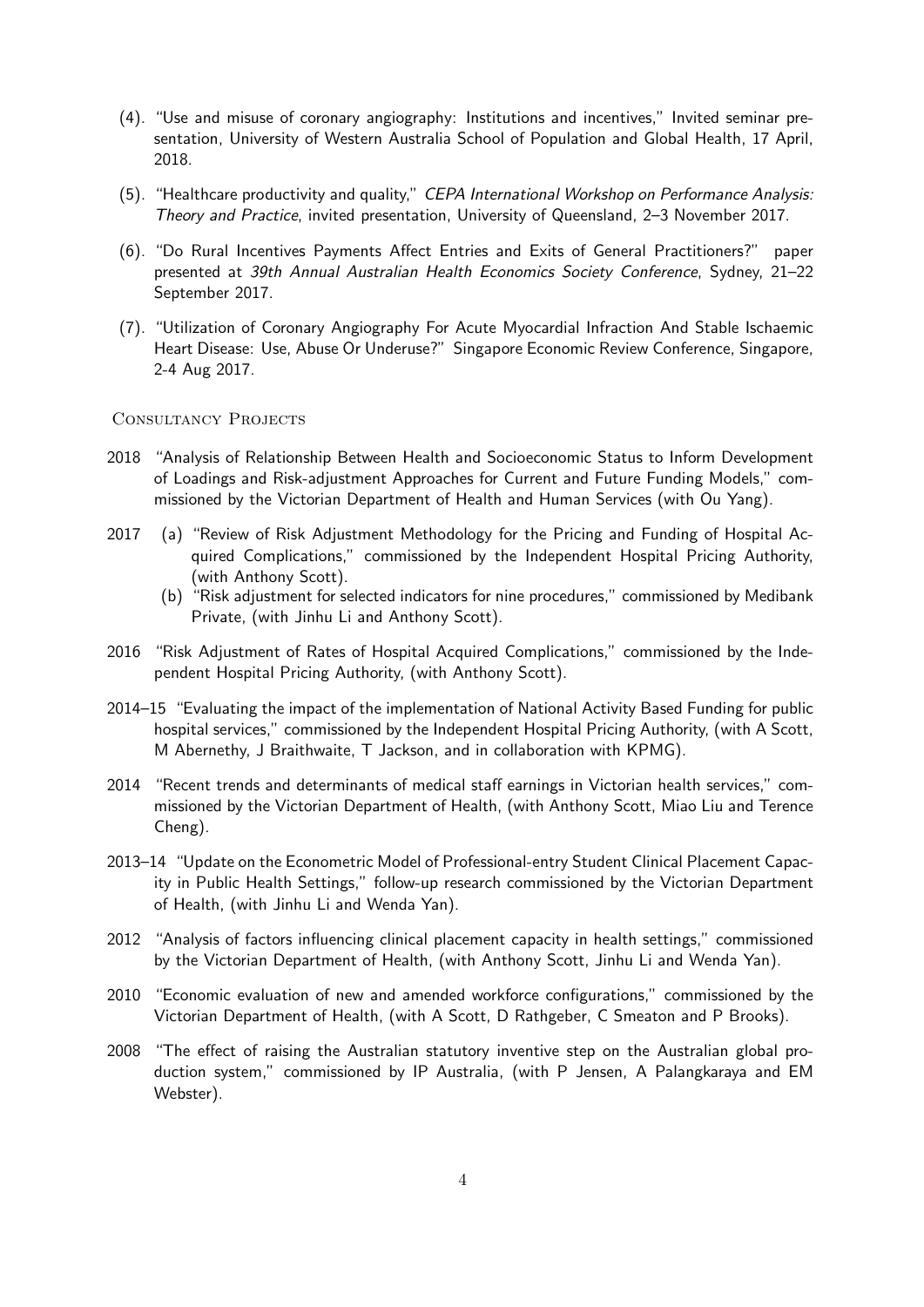- 2007 "Development of an ASEAN Community progress monitoring system," commissioned by AusAid with the aim of developing a statistical monitoring system to monitor the progress of ASEAN in moving towards an integrated economic, social, and political and security community, (with A Palangkaraya, EM Webster, P Lloyd and C Reyes).
- 2006 (a) "Funding Public Hospitals in Australia: The Implications of a Single Funder Model," commissioned by Chifley Research Centre, (with A Scott and JW Freebairn).
	- (b) "Impact of government health expenditure on cardiac disease in Australia," commissioned by the Australian Department of Health & Ageing (with A Scott and J Witt).
- 2005 "The Long-term Impact of Informal Care Giving on Carers," commissioned by the Commonwealth Department of Families, Community Services and Indigenous Affairs, (with A Palangkaraya, W-S Lee, N Van Dyke and R Ranasinghe).
- 2004 "Recent Private Health Insurance Policies in Australia: Health Resource Utilization, Distributive Implications and Policy Options," commissioned by the Victoria Department of Premier and Cabinet, (with P Dawkins, EM Webster and S Hopkins).
- 2003 "Preventive versus Curative Health Care: The State of Public Health in Australia," commissioned by the Victoria Department of Treasury and Finance.
- 2002 (a) "Assessing the Cost Pressures on the Australian Health Care System: Population Ageing and its Impacts," commissioned by the Victoria Department of Treasury and Finance, (with D Johnson).
	- (b) "Contributions of Six Selected Capabilities to Economic Growth: Analytical Framework and Review of Empirical Evidence," commissioned by the Victoria Department of Premier and Cabinet, (with P Summers and EM Webster).
- 1998–2000 Served as a member of Sub-Committee on Smoking Information and Evaluation, Institute of Health, Singapore, advising the Singapore Ministry of Health on evaluating the economic impact of smoking. Completed a report on "Effects of Cigarette Consumption on Productivity: A Cross-Country Study," (with E Quah, SLC Saw, and KC Tan).
- 1996 "Development of Internationally Competitive Indigenous Manufacturing Firms in Singapore," commissioned by the Foundation for Advanced Studies on International Development, Tokyo, Japan, (with MK Chng, SY Phang and PK Wong).
- 1990 "A survey of recent estimates of price elasticities of demand for transport," commissioned by the World Bank, later released as World Bank Working Paper WPS359, Washington D.C., (with TH Oum and WG Waters II).

## **TEACHING**

- Teaching (1993–2002) While at the Department of Economics, National University of Singapore, I taught the following post-graduate courses: Microeconomic Theory, Industrial Organization; and undergraduate courses: Introductory Microeconomics, Intermediate and Advanced Microeconomics, Industrial Organization, Introductory Statistics and Econometrics. My teaching was consistently ranked in the top 20% of the Department.
- Higher-degree Students Supervision (2003–present) PhD: Andreas Stierwald (2007–10); Kris Chun Li (2010–2013).

Master: Padraic Ward (exchange student from the University of York), 2008.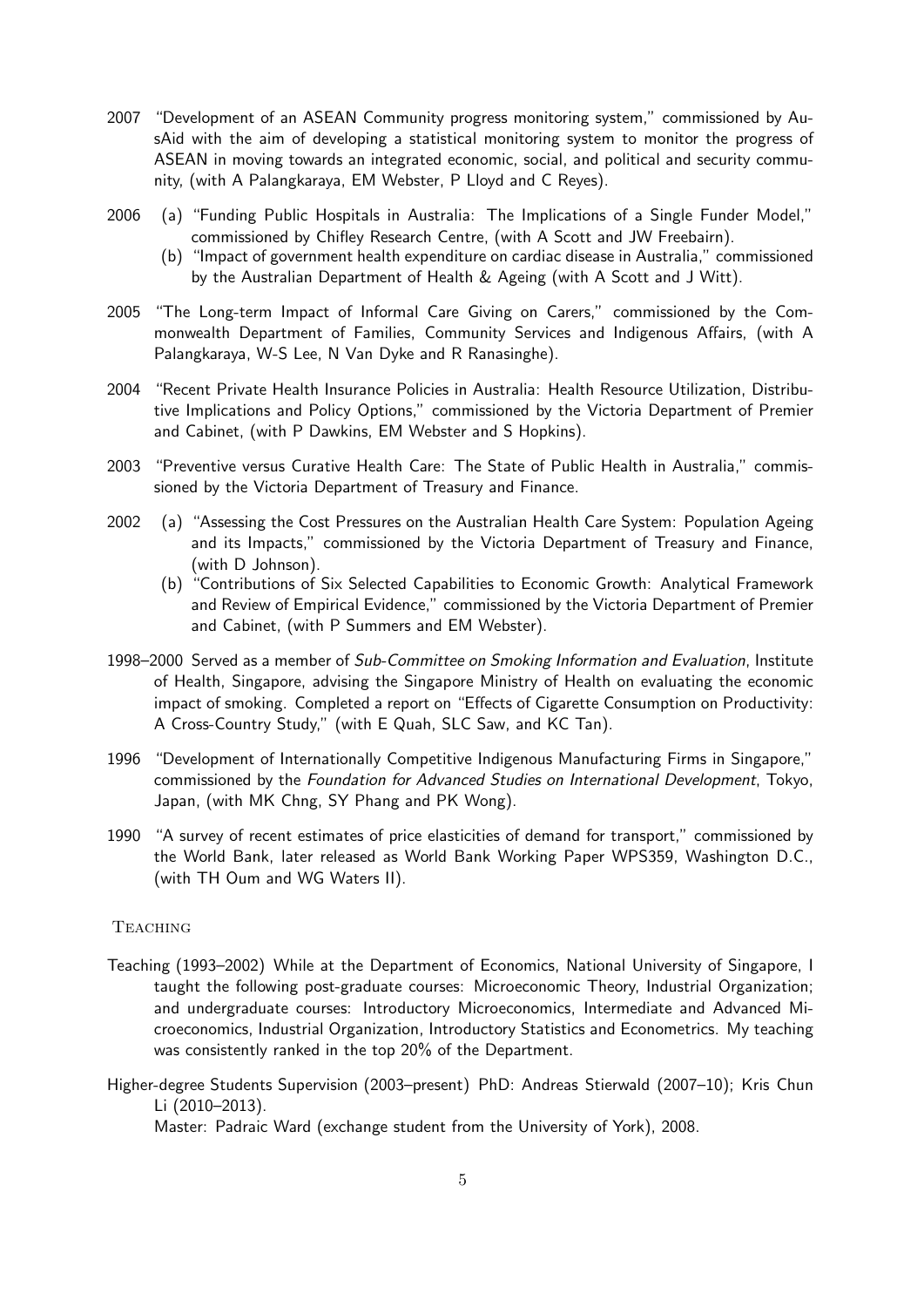SERVICES AND COMMITTEE DUTIES

Journal editorship Associate editor, the Singapore Economic Review (2002–present). The Review, first published in 1969, is the most influential economic journal in Singapore. As associate editor, I have provided an advisory role for the editorial direction of the Review and assisted in the refereeing process by acting as handling editor for manuscripts.

Committee Work (2002–present, University of Melbourne)

- (a) Editor, Melbourne Institute Working Paper Series, 2013–
- (b) Member, Faculty Research Committee, 2012–13
- (c) Member, Faculty IT Committee, 2005–11
- (d) Executive Committee, Center for Microeconometrics, 2004-09
- (e) Member, Faculty Research Facilities Sub-committee, 2006–08
- (f) Member, Faculty Library Committee, 2003–05

Committee Work (1993–02, National University of Singapore)

- (a) Chairman, Curriculum and Teaching Committee, 2001–02
- (b) Assistant Director, Centre for Advanced Studies, 1998–99
- (c) Year II Coordinator and Counselor, 1994–2001
- (d) Deputy Chairman, Graduate Programme Committee 1996-98
- (e) Served as member of: Teaching Committee, M.Soc.Sci. Committee, Curriculum Review Committee, Faculty of Science Modular System Committee, Publication Committee, Journal Classification Committee.

SCHOLARSHIPS AND AWARDS

- 1988–93 National University of Singapore Overseas Graduate Scholarship
- 1985–86 Singapore Securities Research Institute Scholarship
- 1984–85 NTUC Gold Medal NTUC Medal Lim Tay Boh Memorial Medal Kwan Im Thong Hood Cho Temple Scholarship 1983–84 NTUC Bronze Model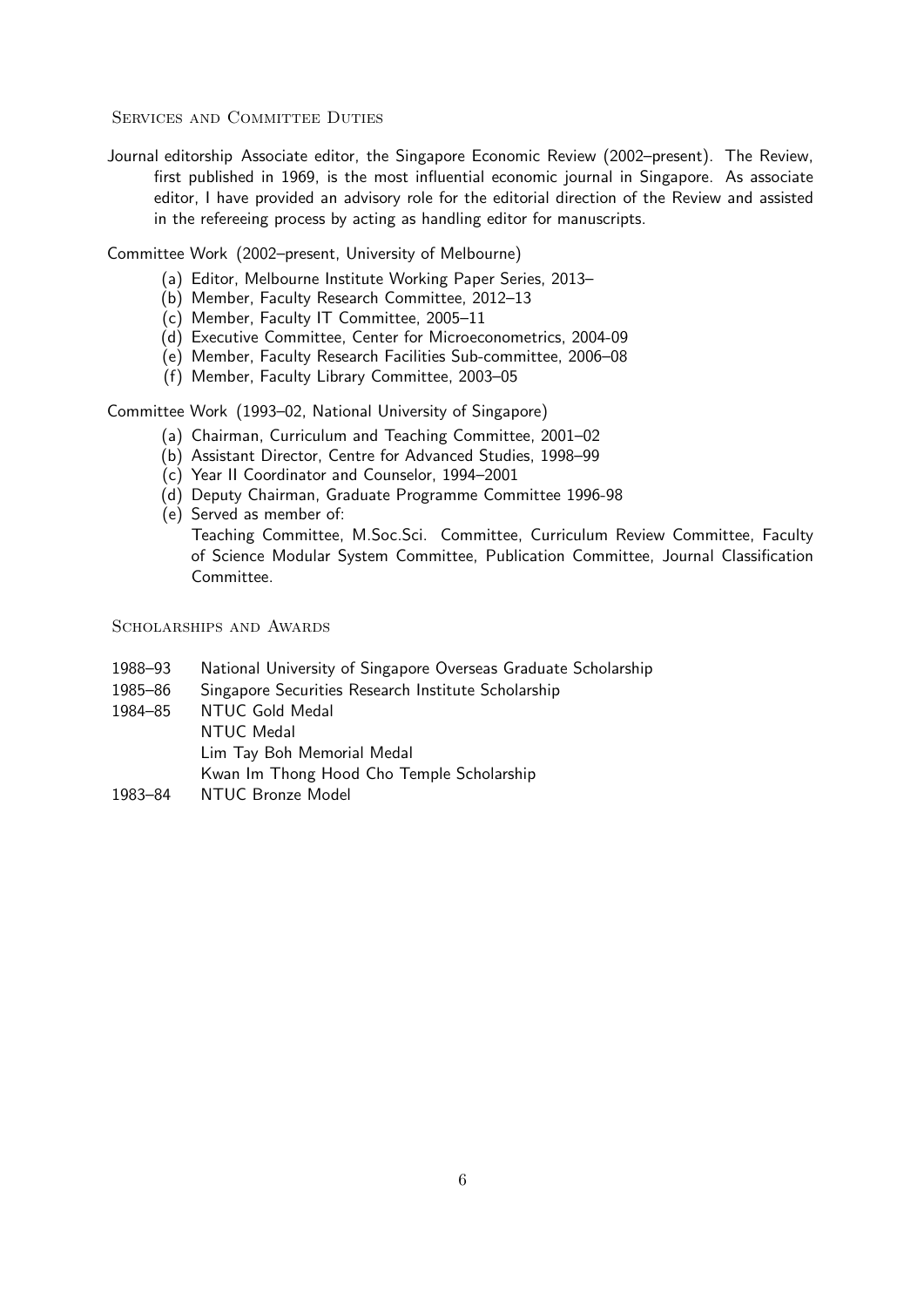#### **PUBLICATIONS**

#### Refereed Journal Articles

- (1). Yong, J, A Scott, H Gravelle, P Sivey, M McGrail (2018), "Do rural incentives payments affect entries and exits of general practitioners?" Social Science & Medicine, 214: 197–205.
- (2). Cheng, C, A Scott, V Sundararajan, J Yong (2018), "On measuring the quality of hospitals: A simple method of constructing a composite quality index," Journal of Health, Organization and Management, forthcoming (DOI: 10.1108/JHOM-03-2018-0088).
- (3). Headey, B and J Yong (2018), "Happiness and longevity: Unhappy people die young, otherwise happiness probably makes no difference" Social Indicators Research, forthcoming (DOI: 10.1007/s11205-018-1923-2).
- (4). Scott, A, M Liu and J Yong (2018), "Financial incentives to encourage value-based health care," Medical Care Research and Review, 75(1): 3–32. (DOI: 10.1177/1077558716676594).
- (5). Vogrin, S, R Harper, E Paratz, A MacIsaac, J Burchell, B Smith, A Scott, J Yong, V Sundararajan (2017) "Comparative Effectiveness of Routine Invasive Coronary Angiography for Managing Unstable Angina," Annals of Internal Medicine, 166(11): 783–791 (doi:10.7326/M16-2420).
- (6). Schurer, S and J Yong (2016), "Happiness, income and heterogeneity," Singapore Economic Review, 61(3), 23 pages.
- (7). Gravelle, H, A Scott, P Sivey and J Yong (2016), "Competition, Prices and Quality in the Market for Physician Consultations," Journal of Industrial Economics, 64(1): 135-169.
- (8). Lee, KCL, K Sethuraman and J Yong (2015), "On the hospital volume and outcome relationship: Does specialization matter more than volume?" Health Services Research, 50(6): 2019–2036.
- (9). Cheng, TC, J Haisken-DeNew and J Yong (2015), "Cream skimming and hospital transfers in a mixed public-private system," Social Science & Medicine, 132: 156–164.
- (10). Scott, A and J Yong (2015), "Do new workforce roles reduce waiting times in ED? A differencein-difference evaluation using hospital administrative data," Health Policy, 119(4): 488–493.
- (11). Cheng, TC, A Palangkaraya, J Yong (2014), "Hospital utilization in mixed public-private system: Evidence from Australian hospital data," Applied Economics, 46(8): 859-870.
- (12). Bosua R, MB Gloet, S Kurnia, A Mendoza and J Yong (2013), "Telework, productivity and wellbeing: An Australian perspective," Telecommunications Journal of Australia, 63(1): 1–12.
- (13). Palangkaraya, A and J Yong (2013), "Effects of competition on hospital quality: An examination using hospital administrative data," European Journal of Health Economics, 14(3): 415–429.
- (14). Chua, CL, A Palangkaraya and J Yong (2011), "Hospital market concentration, technical efficiency, and quality," Economic Record, 87(277): 252–268.
- (15). Jensen, PH, R Thomson and J Yong (2011), "Estimating the patent premium: Evidence from the Australian inventor survey," Strategic Management Journal, 32: 1128-1138.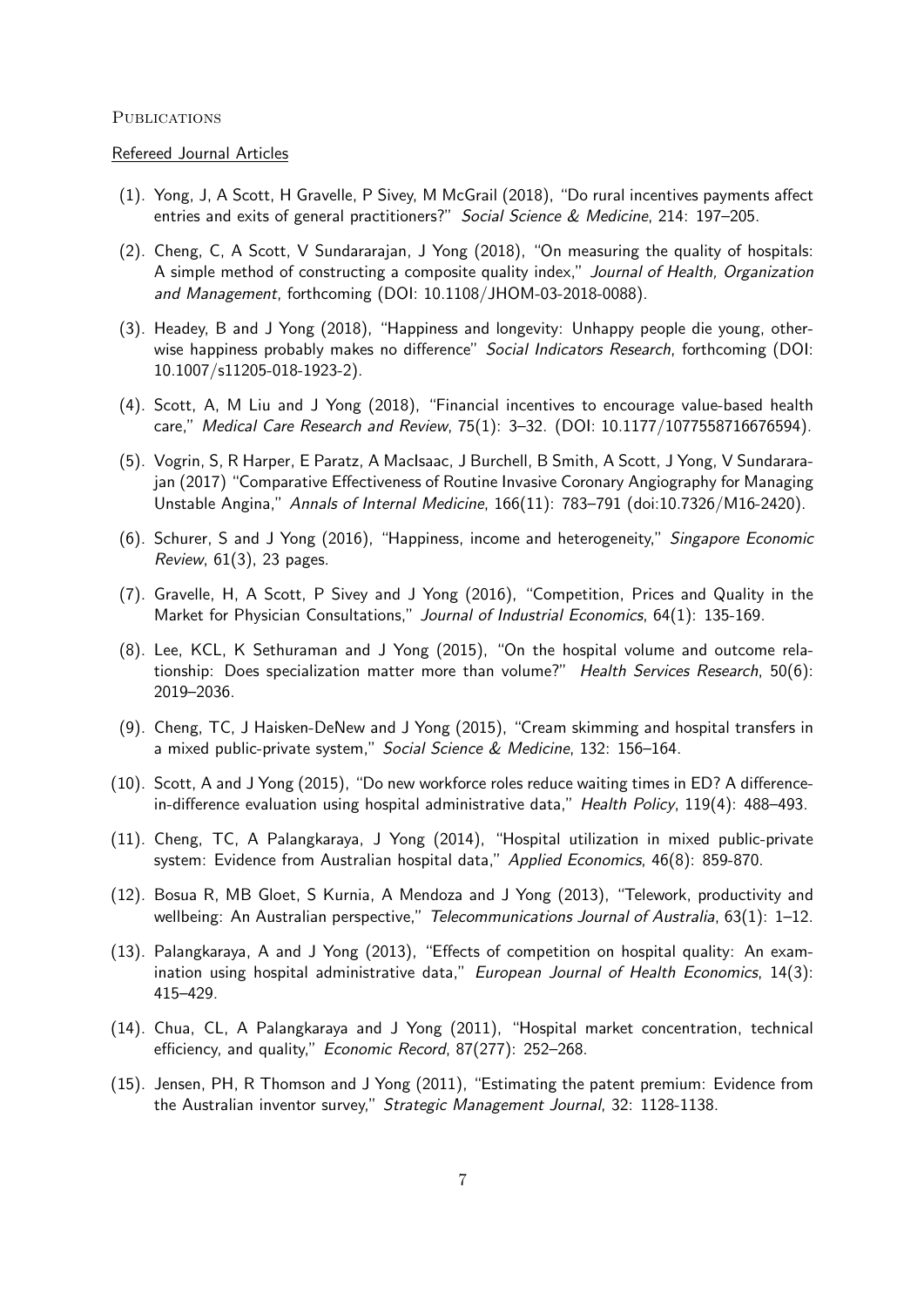- (16). Palangkaraya, A and J Yong (2011), "Trade liberalisation, exit, and output and employment adjustments of Australian manufacturing establishments," The World Economy,  $34(1)$ : 1–22.
- (17). Chua, C-L, A Palangkaraya and J Yong (2010), "A two-stage estimation of hospital quality using mortality outcome measures: An application using hospital administrative data," Health Economics, 19(12): 1404–1424.
- (18). Leahy, A, A Palangkaraya and J Yong (2010), "Geographical agglomeration in Australian manufacturing," Regional Studies, 44(3): 299-314.
- (19). Palangkaraya, A and J Yong (2009), "Population Ageing and its Implications on Aggregate Health Care Demand: Empirical Evidence from 22 OECD Countries," International Journal of Health Care Finance and Economics, 9(4): 391–402.
- (20). Palangkaraya, A, J Yong, EM Webster and P Dawkins (2009), "The distributive consequences of recent private health insurance policies in Australia: Gainers versus losers," European Journal of Health Economics, 10(2): 135–148.
- (21). Palangkaraya, A and J Yong (2009), "Parallel imports, market size and investment incentive," Singapore Economic Review, 54(2): 167-181.
- (22). Palangkaraya, A, A Stierwald and J Yong (2009), "Is firm productivity related to size and age? The case of large Australian firms," Journal of Industry, Competition and Trade, 9(2): 167–195.
- (23). Saw, SLC and J Yong (2008), "Interval estimation for the exponential inverse Gaussian distribution," Journal of Statistical Computation and Simulation, 78(4): 339–349.
- (24). Quah, E and J Yong (2008), "An assessment of four popular auction mechanisms in the siting of NIMBY facilities: Some experimental evidence" Applied Economics, 40(7): 841–852.
- (25). Leahy, A, D Maclaren, D Morgan, K Weatherall, EM Webster and J Yong (2008), "In the shadow of the ChinaAustralia FTA negotiations: What Australian business thinks about IP," Economic Papers (The Economic Society of Australia), 27(1): 1–18.
- (26). Palangkaraya, A and J Yong (2007), "How effective is 'Lifetime Health Cover' in raising private health insurance coverage in Australia? An assessment using regression discontinuity," Applied Economics, 39(11): 1361–1374.
- (27). Johnson, D and J Yong (2006), "Costly ageing or costly deaths? Understanding health care expenditure using Australian Medicare payments data," Australian Economic Papers, 45(1): 57–74.
- (28). Goh, M and J Yong (2006), "Impacts of code-share alliances on airline cost structure: A truncated third order translog estimation," International Journal of Industrial Organization, 24(4): 835–866.
- (29). Palangkaraya, A and J Yong (2005), "Effects of recent carrot-and-stick policy initiatives on private health insurance coverage in Australia," Economic Record, 81(254): 262–272.
- (30). Chua, C-L, H Kew and J Yong (2005), "Airline code-share alliances and costs: Imposing concavity on translog cost function estimation," Review of Industrial Organization, 26(4): 461–87.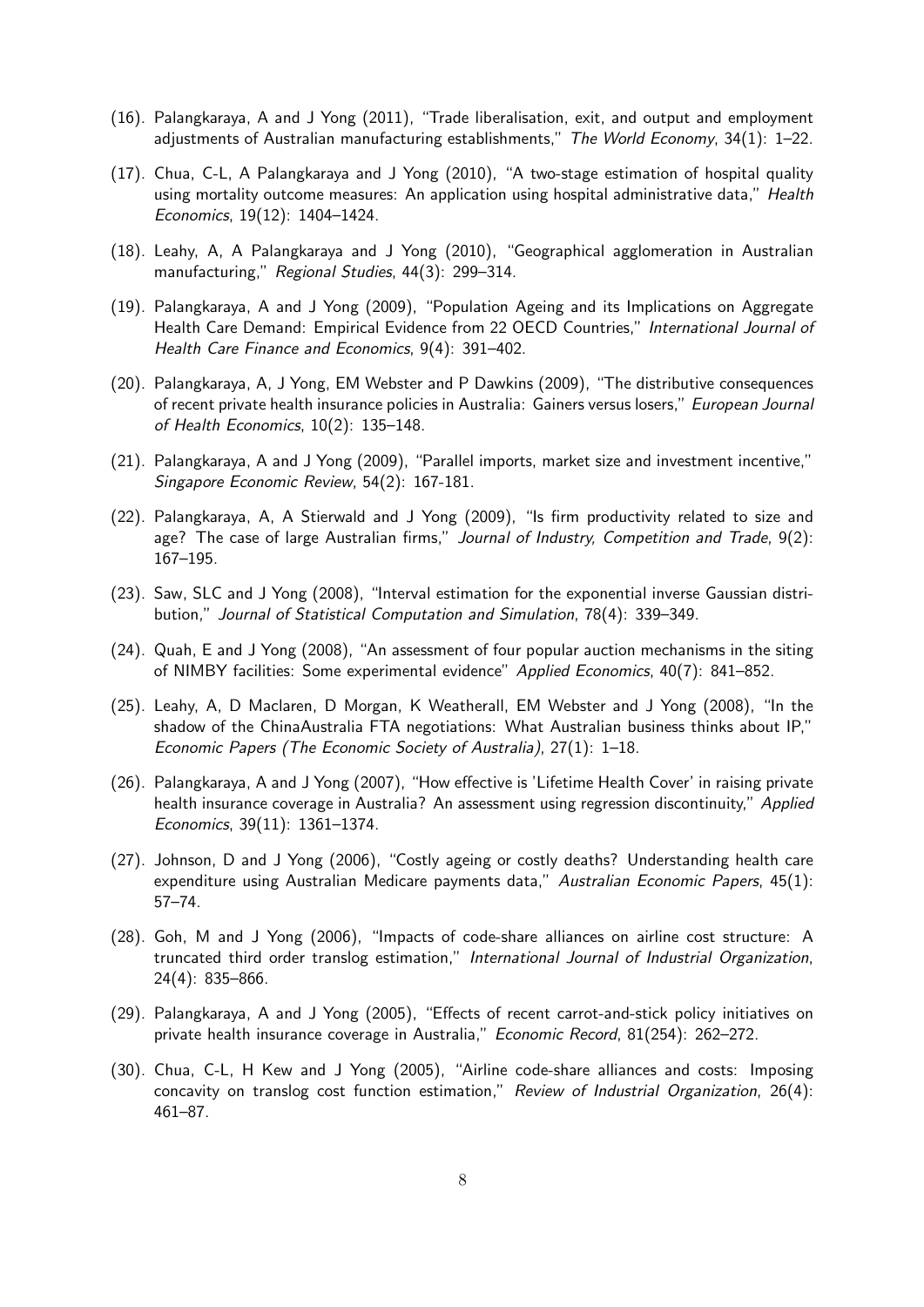- (31). Quah, E, SLC Saw, KC Tan and J Yong (2005), "Effects of cigarette consumption on productivity: A cross-country study," Journal of Developing Areas, 39(1): 41–53.
- (32). Leahy, A, J Loundes, EM Webster and J Yong (2004), "Industrial capabilities in Victoria," The Economic and Labour Relations Review, 15(1): 74–98.
- (33). Quah, E, KC Tan, SLC Saw and J Yong (2002), "The social cost of smoking in Singapore," Singapore Medical Journal, 43(7): 340–344.
- (34). Yong, J (1999), "Exclusionary vertical contracts and product market competition," The Journal of Business, 72(3): 385–406.
- (35). Yong, J (1999), "Strategic lowering of product quality to deter entry in vertical differentiation models," Singapore Economic Review, 44(2): 1–23.
- (36). Yong, J (1996), "Excluding capacity-constrained entrants through exclusive dealing: Theory and an application to ocean shipping," Journal of Industrial Economics, 44(2): 115-129.
- (37). Oum, TH, WG Waters II and J Yong (1992), "Concept of price elasticities of transport demand and recent empirical estimates: An interpretative survey," Journal of Transport Economics and Policy, 26(2): 139–154. (Reprinted in P Rietveld, K Button and P Nijkamp (eds.) Urban Transport, U.K.: Edward Elgar, 2003)

#### Chapters in Books

- (1). Yong, J (2001), "Impact of tourism on the retail trade in Singapore: A quantitative assessment," in E.S. Tan, B.S.A. Yeoh and J. Wang (eds.) Tourism Management and Policy: Perspectives from Singapore, Singapore: World Scientific.
- (2). Wong, PK, SY Phang, J Yong and M-K Chng (1998), "Development of internationally competitive indigenous manufacturing firms in Singapore," in Takahashi Kazuo (ed.) Asia's Development Experiences: How Internationally Competitive National Manufacturing Firms Have Developed in Asia, Tokyo: FASID, pp.372–453.
- (3). Yong, J (1990), "Rational expectations and contemporary macroeconomics," in E Quah and A Chin (eds.) Surveys in Modern Economics, Singapore: McGraw-Hill, pp.285-308.

#### Non-refereed articles

(1). Sivey, P, J Yong, A Scott (2018), "Do rural incentives payments attract GPs to the bush?" Medical Journal of Australia Insight, 17 September 2018. (www.doctorportal.com.au/mjainsight/2018/36/do-rural-incentives-payments-attract-gps-tothe-bush/)

## Conference and Working Papers

(1). Yong, J, A Scott, Gravelle, H, P Sivey and M McGrail, "Do Rural Incentives Payments Affect Entries and Exits of General Practitioners?" Working Paper, University of Melbourne, 2016.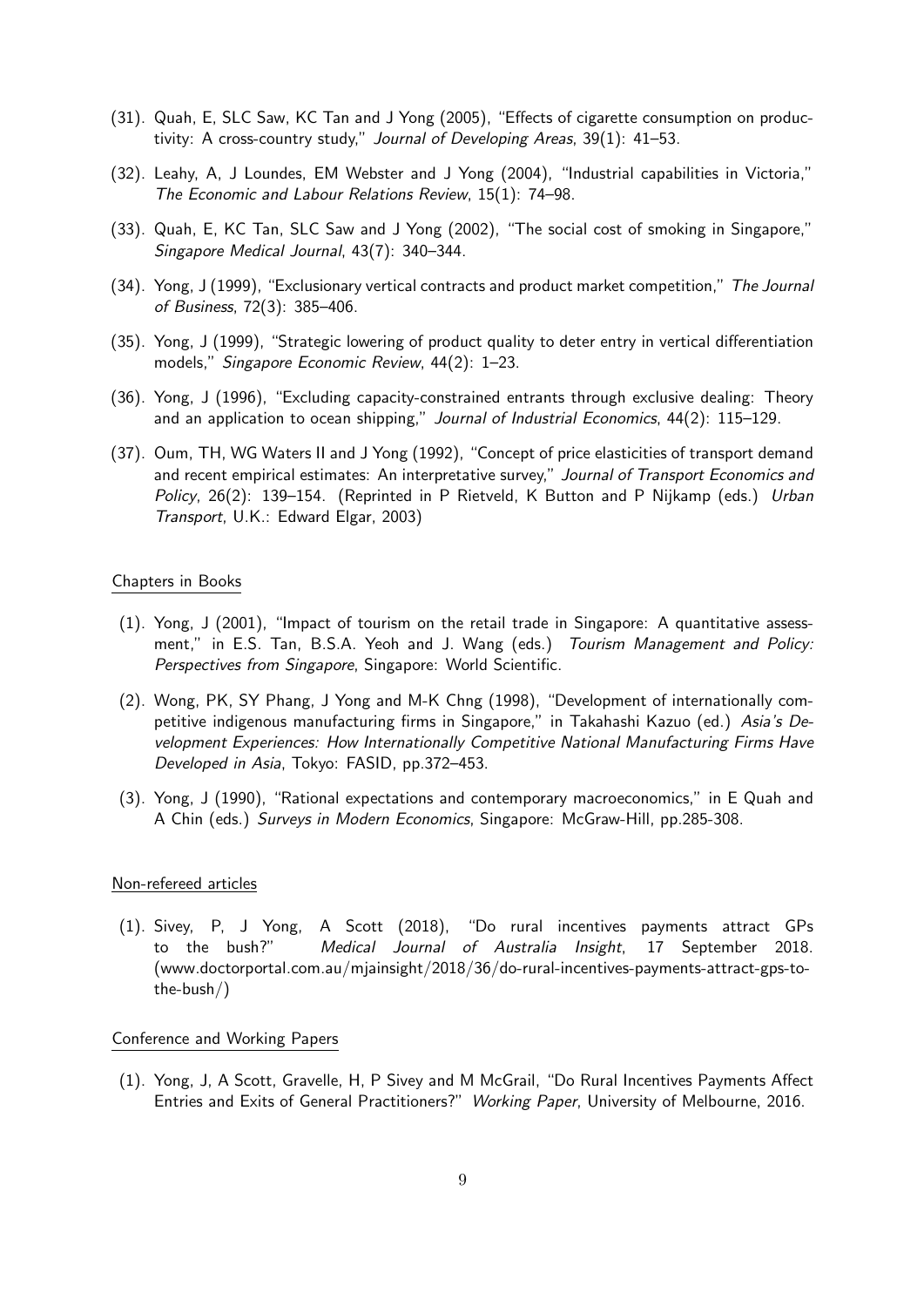- (2). Cheng, C, A Scott, V Sundararajan, J Yong, "On measuring the quality of hospitals: A simple method of constructing a composite quality index," Working Paper, University of Melbourne, 2016.
- (3). Cheng, T, Y Ou and J Yong, "Cream skimming and hospital transfers," Working Paper, University of Melbourne, 2016.
- (4). Cheng, C, A Scott, V Sundararajan, W Yan, J Yong, "Tracking public hospital productivity using an index number approach," Working Paper, University of Melbourne, 2015.
- (5). Cheng, C, A Scott, K Sethuraman, V Sundararajan, J Yong, "The effect of raising hospital quality on productivity: Evidence from system GMM estimation of hospital production function," Working Paper, University of Melbourne, 2015.
- (6). Burchell, JL, R Harper, M Liu, S Vogrin, AI MacIsaac, A Scott, J Yong, B Smith, V Sundararajan, "Decreasing revascularisation following invasive coronary angiogram for stable ischaemic heart disease between 2001-2011," Working Paper, University of Melbourne, 2015.
- (7). Gravelle, H, A Scott, P Sivey and J Yong, "Competition, Prices and Quality in the Market for Physician Consultations," Melbourne Institute Working Paper 23/13, University of Melbourne, 2013.
- (8). Scott, A and J Yong, "Do new workforce roles reduce waiting times in ED? A difference-indifference evaluation using hospital administrative data," Working Paper, Melbourne Institute of Applied Economic & Social Research, University of Melbourne, 2012.
- (9). Cheng, T, A Palangkaraya, J Yong, "Hospital Utilisation in a Mixed Public-Private System," Paper presented at the International Health Economics Association World Congress, Toronto, Canada, 10–13 July, 2011.
- (10). Jensen, PH, R Thomson and J Yong, "Estimating the Patent Premium: Evidence from the Australian Inventor Survey," IPRIA Working Paper, University of Melbourne, 2009.
- (11). Palangkaraya, A and J Yong, "On Defining Hospital Markets and the Effect of Competition on Quality: An extension of Elzinga-Hogarty and an Application Using Hospital Administration Data," Working Paper, Melbourne Institute of Applied Economic & Social Research, University of Melbourne, 2009.
- (12). Chua, CL, A Palangkaraya and J Yong, "Hospital Competition, Technical Efficiency and Quality: An Application of Semi-parametric DEA Model," Working paper, Melbourne Institute of Applied Economic & Social Research, University of Melbourne, 2009.
- (13). Schurer, S and J Yong, "Income, Leisure and Happiness: Does Personality Explain Individual Heterogeneity in subjective well-being?" Paper presented at The Symposium on Interdisciplinary Studies on Happiness, 20-21 Nov 2008, Singapore.
- (14). Chua, CL, A Palangkaraya and J Yong, "A two-stage estimation of hospital quality using mortality outcome measures: An application using hospital administrative data," Working Paper No.10/08, Melbourne Institute of Applied Economic & Social Research, University of Melbourne, 2008.
- (15). Leahy A, D MacLaren, D Morgan, K Weatherall, EM Webster and J Yong, "In the shadow of the China-Australia FTA negotiations: What Australian business thinks about IP," Working Paper No.26/07, Melbourne Institute of Applied Economic & Social Research, University of Melbourne, 2007.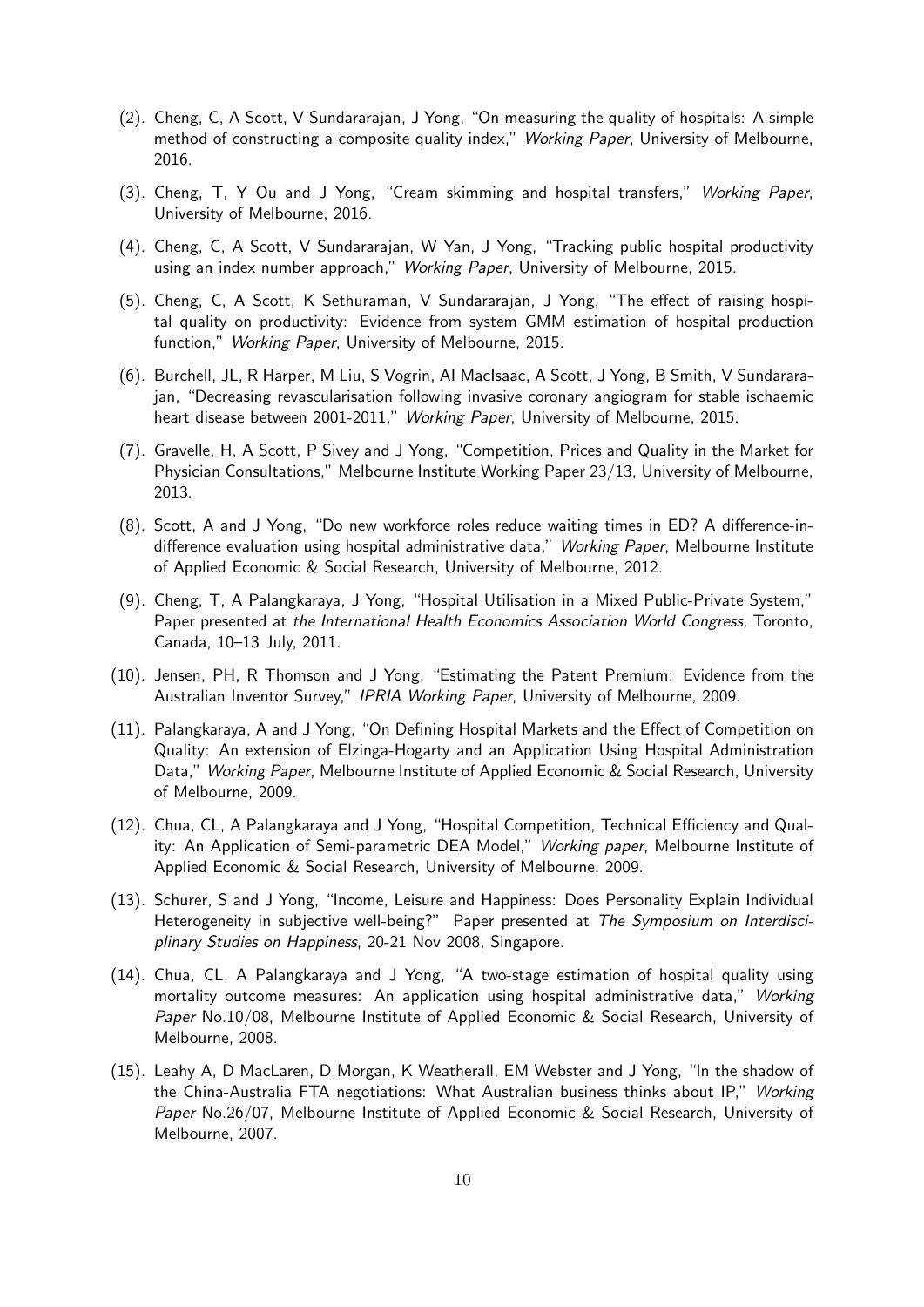- (16). Palangkaraya A and J Yong, "Trade liberalisation, exit, and output and employment adjustments of Australian manufacturing establishments," Working Paper No.16/07, Melbourne Institute of Applied Economic & Social Research, University of Melbourne, 2007.
- (17). Leahy A, A Palangkaraya and J Yong, "Geographical agglomeration in Australian manufacturing," Working Paper No.11/07, Melbourne Institute of Applied Economic & Social Research, University of Melbourne, 2007.
- (18). Palangkaraya, A and J Yong, "Exporter and non-exporter productivity differentials: Evidence from Australian manufacturing establishments," Working Paper No.4/07, Melbourne Institute of Applied Economic & Social Research, University of Melbourne, 2007.
- (19). Saw, SLC and J Yong, "Interval estimation for the exponential inverse Gaussian distribution," Working Paper, Nanyang Technological University, Singapore 2007.
- (20). Palangkaraya, A and J Yong, "Entry, exit and productivity of Indonesian electronics manufacturing plants," Working Paper No.8/06, Melbourne Institute of Applied Economic & Social Research, University of Melbourne, 2006.
- (21). Palangkaraya, A, A Stierwald and J Yong, "Is firm productivity related to firm size and age? The case of large Australian firms," Working Paper No.7/06, Melbourne Institute of Applied Economic & Social Research, University of Melbourne, 2006.
- (22). Palangkaraya, A, J Yong, EM Webster and P Dawkins, "The Distributive consequences of recent private health insurance policies in Australia: Gainers versus losers," Working Paper No.02/06, Melbourne Institute of Applied Economic & Social Research, University of Melbourne, 2006.
- (23). Palangkaraya A and J Yong, "Parallel imports, market size and investment incentive," Working Paper No.25/2006. Melbourne Institute of Applied Economic & Social Research, University of Melbourne, 2006.
- (24). Palangkaraya, A and J Yong, "How effective is "Lifetime Health Cover" in raising private health insurance coverage in Australia? An assessment using regression discontinuity," Working Paper, Melbourne Institute of Applied Economic & Social Research, University of Melbourne, 2004.
- (25). Palangkaraya, A and J Yong, "Effects of recent carrot-and-stick policy initiatives on private health insurance coverage in Australia," Working Paper, Melbourne Institute of Applied Economic & Social Research, University of Melbourne, 2004.
- (26). Johnson, D and J Yong, "Costly ageing or costly deaths? Understanding health care expenditure using Australian Medicare payments data," Paper presented at the International Conference on Population Ageing and Health, Canberra, 8–9 Dec., 2003.
- (27). Goh, M and J Yong, "Impacts of code-share alliances on airline cost structure: A truncated third order translog estimation," Working Paper, Department of Economics, National University of Singapore, 2002.
- (28). Webster, EM, A Leahy, J Loundes and J Yong, "Industrial capabilities in Victoria," Working Paper, Melbourne Institute of Applied Economic & Social Research, University of Melbourne, 2002.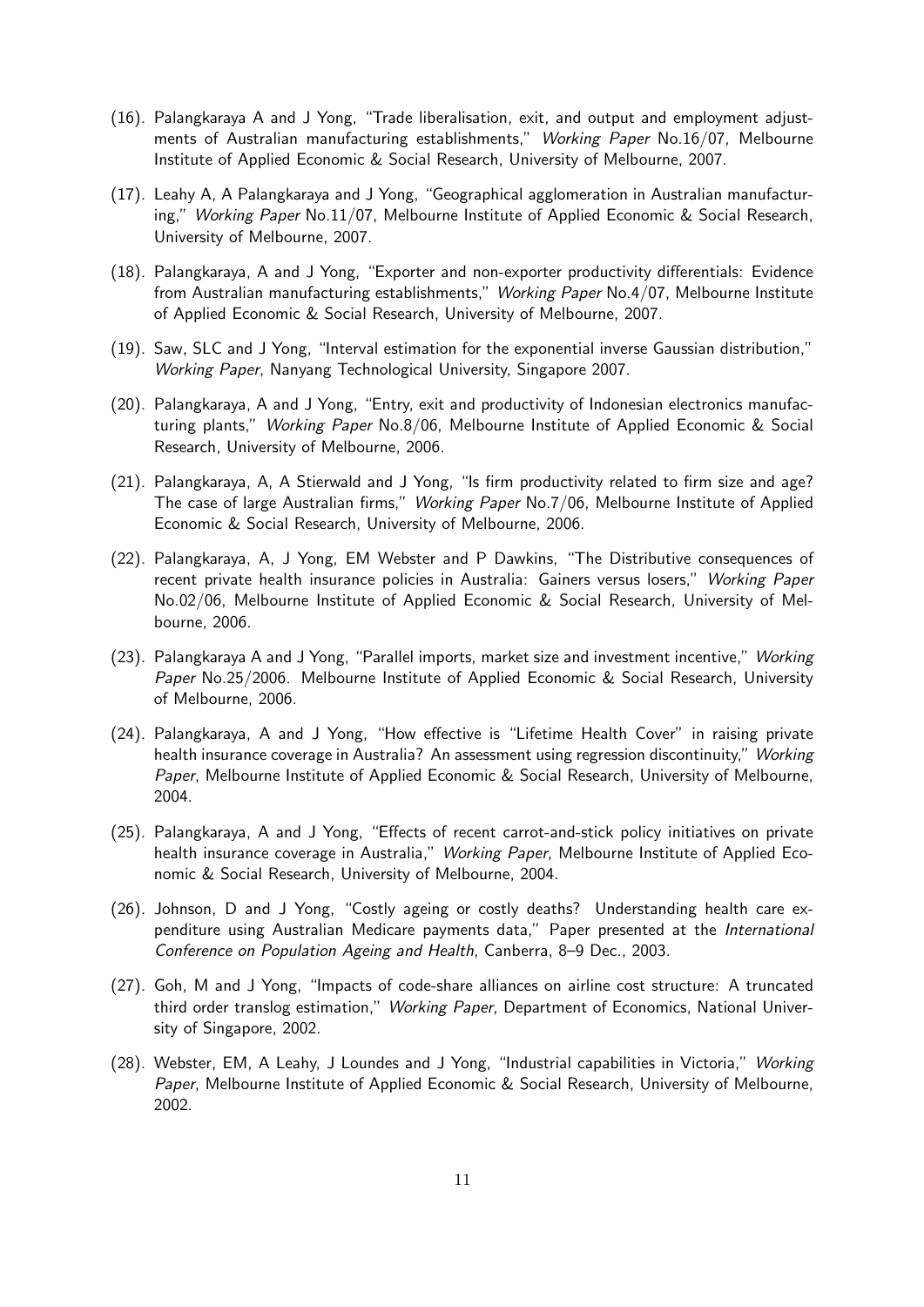- (29). Quah, E. and J Yong, "An assessment of four popular auction mechanisms in the siting of NIMBY facilities: Some experimental evidence," Working Paper, Department of Economics, National University of Singapore, 2002.
- (30). Yong, J, "Horizontal monopolization via alliances, or why a conspiracy admits no more than four," Working Paper, Department of Economics, National University of Singapore, 2001.
- (31). Yong, J, "Outside options and the competitiveness of vertical alliances: A core theoretic approach," Department of Economics Discussion Paper, Monash University, 2000.
- (32). Yong, J, "Collusion via vertical alliances: A core-theoretic approach," Working Paper, Department of Economics, National University of Singapore, 2000.
- (33). Yong, J, "Impact of tourism on the retail trade in Singapore: A quantitative assessment," Centre for Advanced Studies Research Paper No. 28, National University of Singapore, 2000.
- (34). Kek, GPL and J Yong, "Assessing the welfare effects of parallel importing: A vertical differentiation model with investment," Centre for Advanced Studies Research Paper No. 25, National University of Singapore, 2000.
- (35). Yong, J "Free riding and the welfare effects of parallel imports," Department of Economics Discussion Paper, Monash University, 2000.
- (36). Quah, E, SLC Saw, KC Tan and J Yong, "Effects of cigarette consumption on productivity: A cross-country study," Working Paper, Department of Economics, National University of Singapore, 2000.
- (37). Teh, K-C and J Yong, "On the economies of density and economies of scale in transport Studies: A case of mistaken identity," Working Paper, Department of Economics, National University of Singapore, 1999.
- (38). Yong, J, "Strategic lowering of product quality to deter entry in vertical differentiation models," Working Paper, Department of Economics, National University of Singapore, 1998.
- (39). Wong, PK, SY Phang and J Yong, "The development experience of Singapore: The role of the state in industrial development," paper presented at Rethinking the East Asian Development Paradigm, Singapore, 12–13 February, 1998.
- (40). Yong, J, "Product market competition and the anti-competitive effects of vertical alliances: The case of commercial aviation," Working Paper, Department of Economics and Statistics, National University of Singapore, 1997.
- (41). Chng, M-K, SY Phang, PK Wong and J Yong, "The development experience of Singapore: With an emphasis on the development and transformation of its manufacturing sector," paper presented at the International Conference on the Economic Development and Transformation of the East Asian Economies, Chinese University of Hong Kong, July 27-28, 1997.
- (42). Chng, M-K, SY Phang, PK Wong and J Yong, "Development of internationally competitive indigenous manufacturing firms in Singapore," a report prepared for the Foundation for Advanced Studies on International Development, Tokyo, Japan, 1997.
- (43). Yong, J, "Quality differentiation and strategic product line expansion," Working Paper, Department of Economics and Statistics, National University of Singapore, 1996.